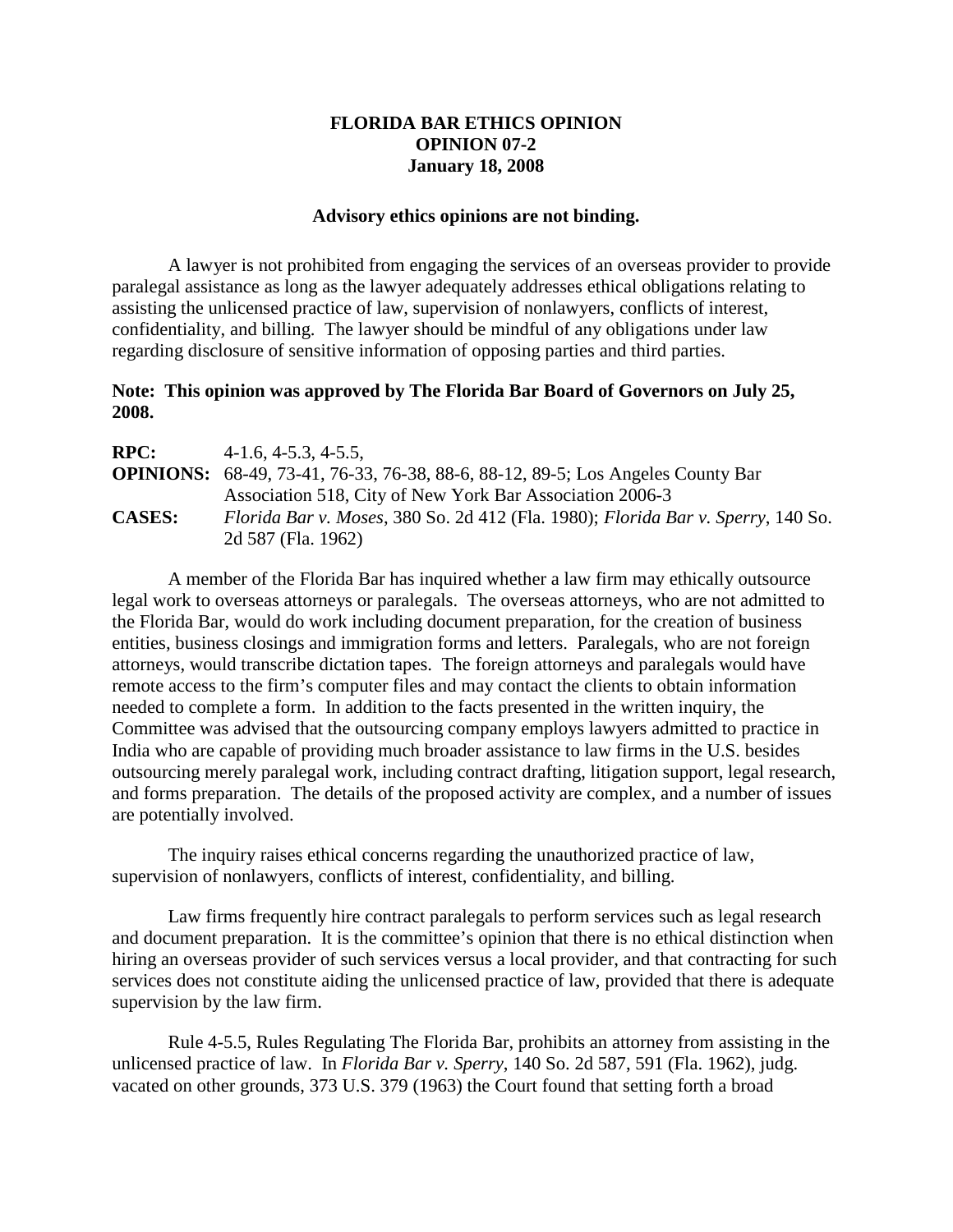definition of the practice of law was "nigh onto impossible" and instead developed the following test to determine whether an activity is the practice of law:

. . .if the giving of [the] advice and performance of [the] services affect important rights of a person under the law, and if the reasonable protection of the rights and property of those advised and served requires that the persons giving such advice possess legal skill and a knowledge of the law greater than that possessed by the average citizen, then the giving of such advice and the performance of such services by one for another as a course of conduct constitute the practice of law.

When applying this test it should be kept in mind that "the single most important concern in the Court's defining and regulating the practice of law is the protection of the public from incompetent, unethical, or irresponsible representation." *Florida Bar v. Moses*, 380 So. 2d 412, 417 (Fla. 1980). The Committee is not authorized to make the determination whether or not the proposed activities constitute the unlicensed practice of law. It is the obligation of the attorney to determine whether activities (legal work) being undertaken or assigned to others might violate Rule 4-5.5 and any applicable rule of law.

Rule 4-5.3, Rules Regulating The Florida Bar, requires an attorney to directly supervise nonlawyers who are employed or retained by the attorney. The rule also requires that the attorney make reasonable efforts to ensure that the nonlawyers' conduct is consistent with the ethics rules. This is required regardless of whether the overseas provider is an attorney or a lay paralegal.The comment to the rule states:

A lawyer must give such assistants appropriate instruction and supervision concerning the ethical aspects of their employment, particularly regarding the obligation not to disclose information relating to representation of the client. The measures employed in supervising nonlawyers should take account of the level of their legal training and the fact that they are not subject to professional discipline. If an activity requires the independent judgment and participation of the lawyer, it cannot be properly delegated to a nonlawyer employee.

Additionally, Florida Ethics Opinions 88-6 and 89-5 provide that nonlawyers (defined as persons who are not members of The Florida Bar) may accomplish certain activities but only under the "supervision" of a Florida lawyer.

In Florida Opinion 88-6, which discusses initial interviews that are conducted by nonlawyers, this committee advised that:

the lawyer is responsible for careful, direct supervision of nonlawyer employees and must make certain that (1) they clearly identify their nonlawyer status to prospective clients, (2) they are used for the purpose of obtaining only factual information from prospective clients, and (3) they give no legal advice concerning the case itself or the representation agreement. Any questions concerning an assessment of the case, the applicable law or the representation agreement would have to be answered by the lawyer.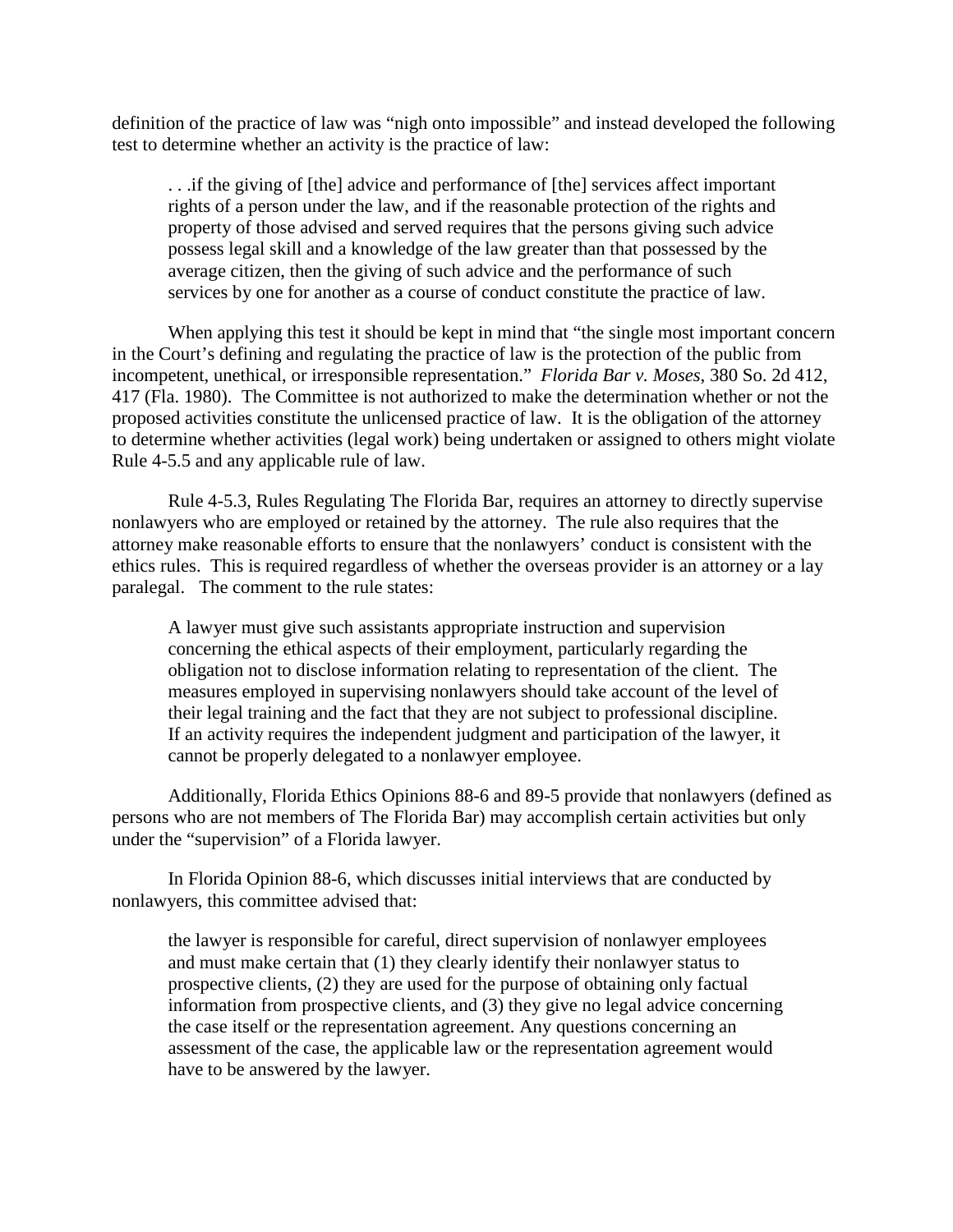Florida Ethics Opinion 89-5 provides that a law firm may permit a paralegal or other trained employee to handle a real estate closing at which no lawyer in the firm is present if the following conditions are met:

- 1. A lawyer supervises and reviews all work done up to the closing;
- 2. The supervising lawyer determines that handling or attending the closing will be no more than a ministerial act. Handling the closing will constitute a ministerial act only if the supervising lawyer determines that the client understands the closing documents in advance of the closing;
- 3. The clients consent to the closing being handled by a nonlawyer employee of the firm. This requires that written disclosure be made to the clients that the person who will handle or attend the closing is a nonlawyer and will not be able to give legal advice at the closing;
- 4. The supervising lawyer is readily available, in person or by telephone, to provide legal advice or answer legal questions should the need arise;
- 5. The nonlawyer employee will not give legal advice at the closing or make impromptu decisions that should be made by the supervising lawyer.

The committee has specifically addressed the employment of law school graduates who are admitted in other jurisdictions in Florida Opinions 73-41 and 68-49. These opinions state that a law firm may employ attorneys who are not admitted to the Florida Bar only for work that does not constitute the practice of law.

Attorneys who use overseas legal outsourcing companies should recognize that providing adequate supervision may be difficult when dealing with employees who are in a different country. Ethics opinions from other states indicate that an attorney may need to take extra steps to ensure that the foreign employees are familiar with Florida's ethics rules governing conflicts of interest and confidentiality. *See* Los Angeles County Bar Association Professional Responsibility and Ethics Committee Opinion 518 and Association of the Bar of the City of New York Committee on Professional and Judicial Ethics Formal Opinion 2006-3. This committee agrees with the conclusion of Los Angeles County Bar Association Professional Responsibility and Ethics Committee Opinion 518, which states that a lawyer's obligation regarding conflicts of interest is as follows:

[T]he attorney should satisfy himself that no conflicts exist that would preclude the representation. [Cite omitted.] The attorney must also recognize that he or she could be held responsible for any conflict of interest that may be created by the hiring of Company and which could arise from relationships that Company develops with others during the attorney's relationship with Company.

Of particular concern is the ethical obligation of confidentiality. The inquirer states that the foreign attorneys will have remote access to the firm's computer files. The committee believes that the law firm should instead limit the overseas provider's access to only the information necessary to complete the work for the particular client. The law firm should provide no access to information about other clients of the firm. The law firm should take steps such as those recommended by The Association of the Bar of the City of New York Committee on Professional and Judicial Ethics Opinion 2006-3 to include "contractual provisions addressing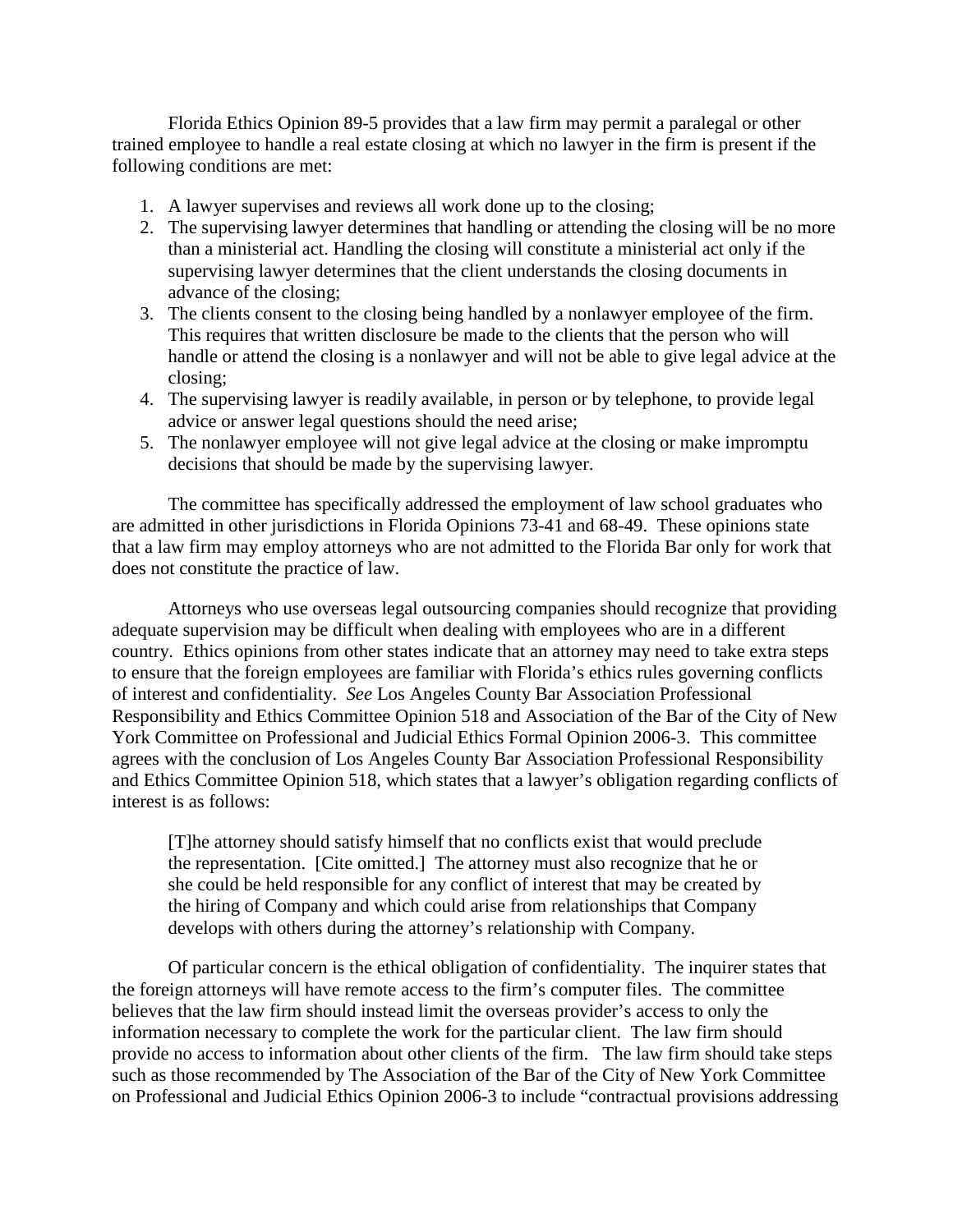confidentiality and remedies in the event of breach, and periodic reminders regarding confidentiality."

The requirement for informed consent from a client should be generally commensurate with the degree of risk involved in the contemplated activity for which such consent is sought. It is assumed that most information outsourced will be transmitted electronically to the legal service provider. If so, an attorney must be mindful of, and receive appropriate and sufficient assurances relative to, the risks inherent to transmittal of information containing confidential information. For example, assurances by the foreign provider that policies and processes are employed to protect the data while in transit, at rest, in use, and post-provision of services should be set forth in sufficient detail for the requesting attorney. Moreover, foreign data-breach and identity protection laws and remedies, where such exist at all, may differ substantially in both scope and coverage from U.S. Federal and State laws and regulations. In light of such differing rules and regulations, an attorney should require sufficient and specific assurances (together with an outline of relevant policies and processes) that the data, once used for the service requested, will be irretrievably destroyed, and not sold, used, or otherwise be capable of access after the provision of the contracted-for service. While the foregoing issues are likewise applicable to domestic service providers, they present a heightened supervisory and auditability concern in foreign (*i.e.,* non-U.S.) jurisdictions, and should be accorded heightened scrutiny by the attorney seeking to use such services.[1](#page-3-0)

The committee believes that the law firm should obtain prior client consent to disclose information that the firm reasonably believes is necessary to serve the client's interests. Rule 4- 1.6 (c)(1), Rules Regulating The Florida Bar. In determining whether a client should be informed of the participation of the overseas provider an attorney should bear in mind factors such as whether a client would reasonably expect the lawyer or law firm to personally handle the matter and whether the non-lawyers will have more than a limited role in the provision of the services. For example, in Opinion 88-12, we stated that a law firm's use of a temporary lawyer may need to be disclosed to a client if the client would likely consider the information to be material.

In addition to concerns regarding the confidentiality of client information, there are concerns about disclosure of sensitive information of others, such as an opposing party or third party. In outsourcing, there is the possibility that information of others will be disclosed in

<span id="page-3-0"></span>1 See, Indian data breach hits HSBC - 28 Jun 2006 - IT Week

 $\overline{a}$ 

[www.itweek.co.uk/itweek/news/2159326/indian-breach-hits-hsbc,](http://www.itweek.co.uk/itweek/news/2159326/indian-breach-hits-hsbc) UK banks escape punishment over India data breach, [www.services.silicon.com/offshoring/0,3800004877,39155588,00.htm,](http://www.services.silicon.com/offshoring/0,3800004877,39155588,00.htm) Indian call center under suspicion of ID breach, Cnet.com 2005-08-16 [http://news.com.com/2100-](http://news.com.com/2100-1029_3-5835103.html) [1029\\_3-5835103.html,](http://news.com.com/2100-1029_3-5835103.html) Florida State Data Breach Result of Inappropriate Offshoring to India, About.com 2006-04-1, [http://idtheft.about.com/b/a/256546.htm,](http://idtheft.about.com/b/a/256546.htm) Outsourcing to India: Dealing with Data Theft and Misuse, Morrison & Foerster White Paper November 2006, [http://www.mofo.com/news/updates/files/update02268.html.](http://www.mofo.com/news/updates/files/update02268.html) U.S. Firm Says Outsourcer Holding Its Data Hostage, Paul McDougall, Information Week, August 7, 2007: <http://www.informationweek.com/story/showArticle.jhtml?articleID=201204202>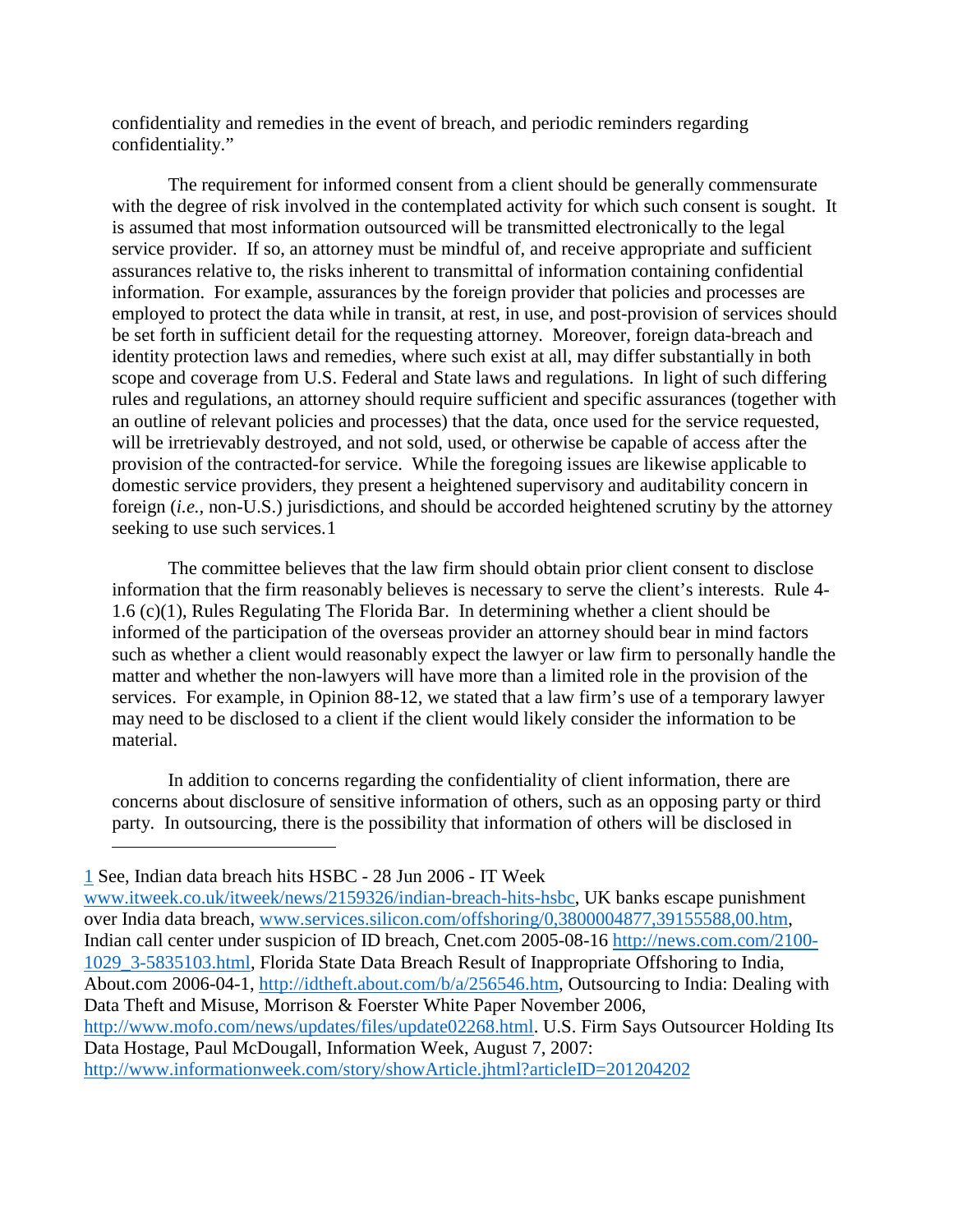addition to the disclosure of client information. Lawyers should be mindful of any obligations under law regarding disclosure of sensitive information of opposing parties and third parties, particularly where the information concerns medical records or financial information.

Additionally, in Consolidated Opinion 76-33 and 76-38, regarding billing for nonlawyer personnel, the committee stated:

[T]he lawyer should not in fact or effect duplicate charges for services of nonlawyer personnel, and if those charges are separately itemized, the salaries of such personnel employed by the lawyer should in some reasonable fashion be excluded from consideration as an overhead element in fixing the lawyer's own fee. If that exclusion cannot, as a practical matter, be accomplished in some rational and reasonably accurate fashion, then the charges for nonlawyer time should be credited against the lawyer's own fee.

As to whether knowledge and specific advance consent of the client as to such uses of nonlawyer personnel, and charges therefor, are necessary, the Committee majority feels that it is in some instances and is not in others. For example, it would not seem appropriate for a lawyer to always have to seek the consent of the client as to use of a law clerk in conducting legal research. And under EC 3-6 and DR 3-104 the work delegated to nonlawyer personnel should be so much under the lawyer's supervision and ultimately merged into the lawyer's own product that the work will be, in effect, that of the lawyer himself, who presumably has entered into a "clear agreement with his client as to the basis of the fee charges to be made." EC 2-19. However, we feel that such "clear agreement" could not exist in many situations where the lawyer intends to make substantial use of nonlawyer personnel, and to bill directly or indirectly therefor, unless the client is informed of that intention at the time the fee agreement is entered into.

Therefore, if there is a potentiality of dispute with, or of lack of clear agreement with and understanding by, the client as to the basis of the lawyer's charges, including the foregoing elements of nonlawyer time, whether or not the nonlawyer personnel time is to be separately itemized, the lawyer's intention to so use nonlawyer personnel and charge directly or indirectly therefor should be discussed in advance with, and approved by, the client. This would seem especially the case where substantial use is to be made of any kind of such nonlawyer services. See also EC 2-19 as to explaining to clients the reasons for particular fee arrangements proposed.

The Committee suggests that the potentiality of such dispute or lack of clear agreement and understanding referred to in the foregoing paragraph may exist in the case of work to be done by nonlawyer personnel who are employed by the lawyer and who perform services of a type known by the lay public to be regularly available through independent contractors, e.g., investigators. The Committee feels that such potentiality especially may exist where the lawyer enters into a contingent fee arrangement with the client and then separately itemizes charges to the client for the time of nonlawyer personnel who are full-